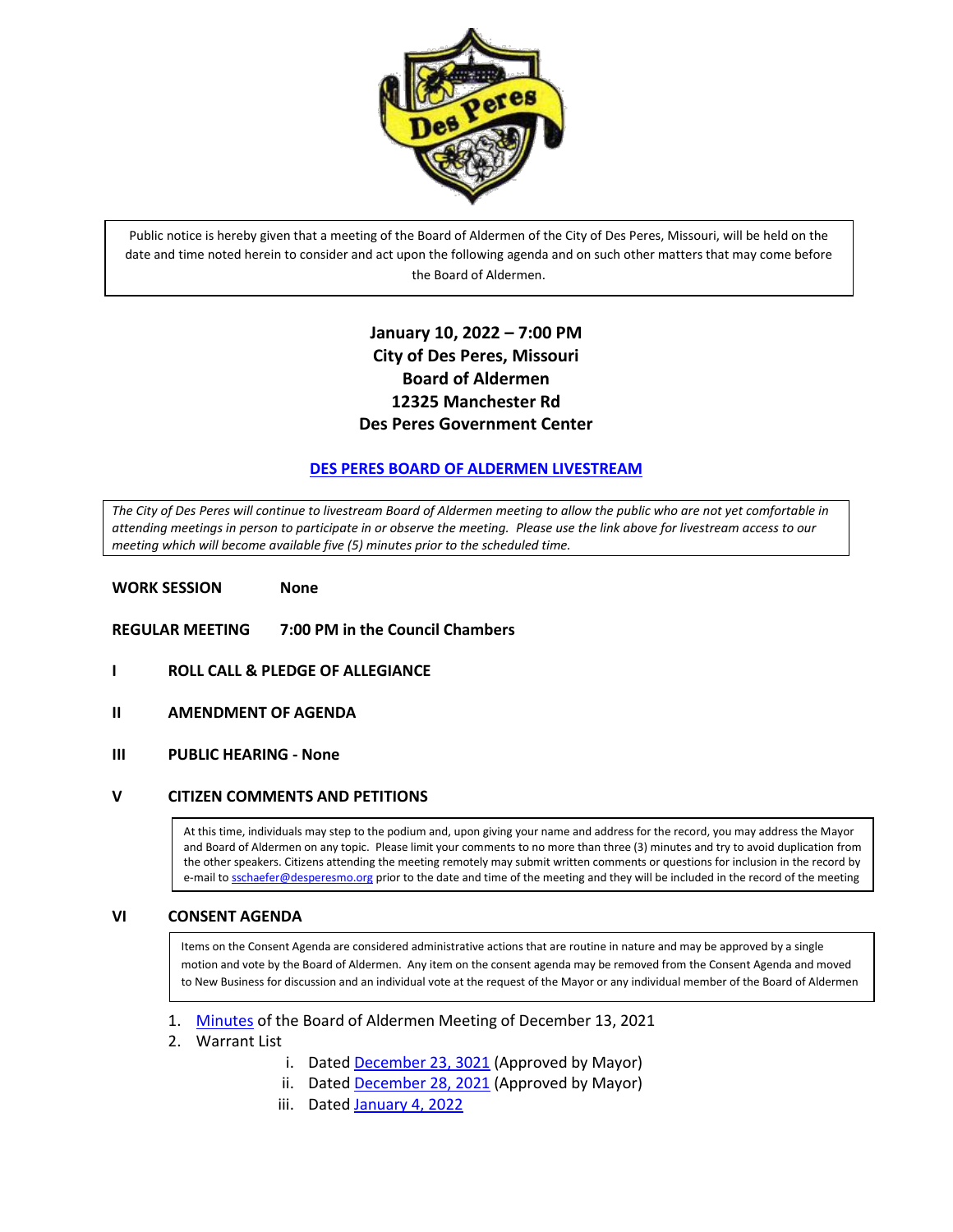- 3. [R22-3533](https://www.desperesmo.org/DocumentCenter/View/21554/-R22-3533-Enfironmental-Abatement-Advanced-Environmental) Authorizing an Agreement with advanced Environmental Solutions for Selective Demolition and Abatement Services Relating to City Hall Levels 2 & 3
- 4. [R22-3534](https://www.desperesmo.org/DocumentCenter/View/21542/UPDATED-R22-3534-Oates--Associates-Lindemann-Road-R-sm-edits) Authorizing a Professional Services Agreement with Oates Associates to Prepare Plans and Specifications for Lindemann Road Improvements STP 5555(616)
- 5. [R22-3535](https://www.desperesmo.org/DocumentCenter/View/21543/R22-3535-Newsletter-Printing-Graphic-Resources-2022) Authorizing A Contract with Graphic Resource for Printing and Mailing services Relating to the City Newsletter Publication
- 6. [R22-3536](https://www.desperesmo.org/DocumentCenter/View/21544/R22-3536-Easement---Manchester---Olympic-Oaks-2022) Authorizing and Directing the City Administrator to Execute an Easement Agreement with Sansone Olympic Oaks LLC For an Easement and Temporary Construction Easement at Olympic Oaks Village

### **VII REPORTS OF OFFICERS AND COMMITTEES**

Written Reports from Boards and Commissions have been filed with the Board of Aldermen in advance of the meeting. Inclusion of these items on the Agenda allows for any questions or discussion regarding commission discussion, recommendations or actions.

- 1. Report of the Mayor
- 2. Reports of Boards and Commissions None

### V**III LEGISLATION**

### 1. **Unfinished Business –**

- a. [B21-2934](https://www.desperesmo.org/DocumentCenter/View/21467/B21-2934-Sec-16-127-Auto-Tampering-AND-Prowling) An Ordinance Amending Section 16-127 of the Des Peres Municipal Code Relating to Tampering with an Automobile (2nd Reading)
- b. [B21-2935](https://www.desperesmo.org/DocumentCenter/View/21468/B21-2935-Park-Rules-Amendment_Open-Burning-Ban) An Ordinance Amending Section 17-1(f) Park Rule of the Des Peres Municipal Code to Prohibit Fires in Des Peres Parks Except for City Sponsored Events (2<sup>nd</sup> Reading)
- c. **[B21-2937](https://www.desperesmo.org/DocumentCenter/View/21470/B21-2937-Dedication-of-ROW-and-Easements-DP-Road-Roundabout)** An Ordinance Dedicating a Portion of Certain Land Addressed as 1050 Des Peres Road as Right-of-Way and Authorizing Granting of Easements and Temporary Construction Easements for Improvements to The Intersection of Des Peres Road and Old Des Peres Road (2<sup>nd</sup> Reading)

## 2. **New Business –**

- a. **[B22-2938](https://www.desperesmo.org/DocumentCenter/View/21565/-B22-2938-Donation-of-Steiner-Property)** Ordinance Accepting Donation of 12833 Manchester Road (0.21 Acres) and Authorizing Release of a Lien on Such Property (Introduction**)**
- b. **[B22-2939](https://www.desperesmo.org/DocumentCenter/View/21546/B22-2939-Restatement-of-ICMA-RC-Plan-107229)** An Ordinance Authorizing the City Administrator to Execute and Amended Adoption Agreement with ICMA-RC for the Government Money Purchase Plan and Trust (Introduction)
- c. [B22-2940](https://www.desperesmo.org/DocumentCenter/View/21547/B22-2940-Extension-of-Pandemic-Leave-Policy) An Ordinance Repealing Ordinance 2919 and Adopting an Ordinance in Lieu Thereof to Extend COVID Emergency Paid Sick Leave Established Under Ordinance 2866 Thru Calendar Year 2022; Providing for Exceptions Thereto; and Establishing an Effective Date (Introduction)
- d. **[B22-2941](https://www.desperesmo.org/DocumentCenter/View/21548/B22-2941-Amending-Warrant-List-Approval-Procedures)** An Ordinance Amending Section 2-333 of the Des Peres Municipal Code Relating to Approval of the Warrant List and Payment of Bills and Stating the Intention of the City to Participate in the Missouri Local Government Expenditure Database to be Created and Maintained by the State of Missouri (Introduction)